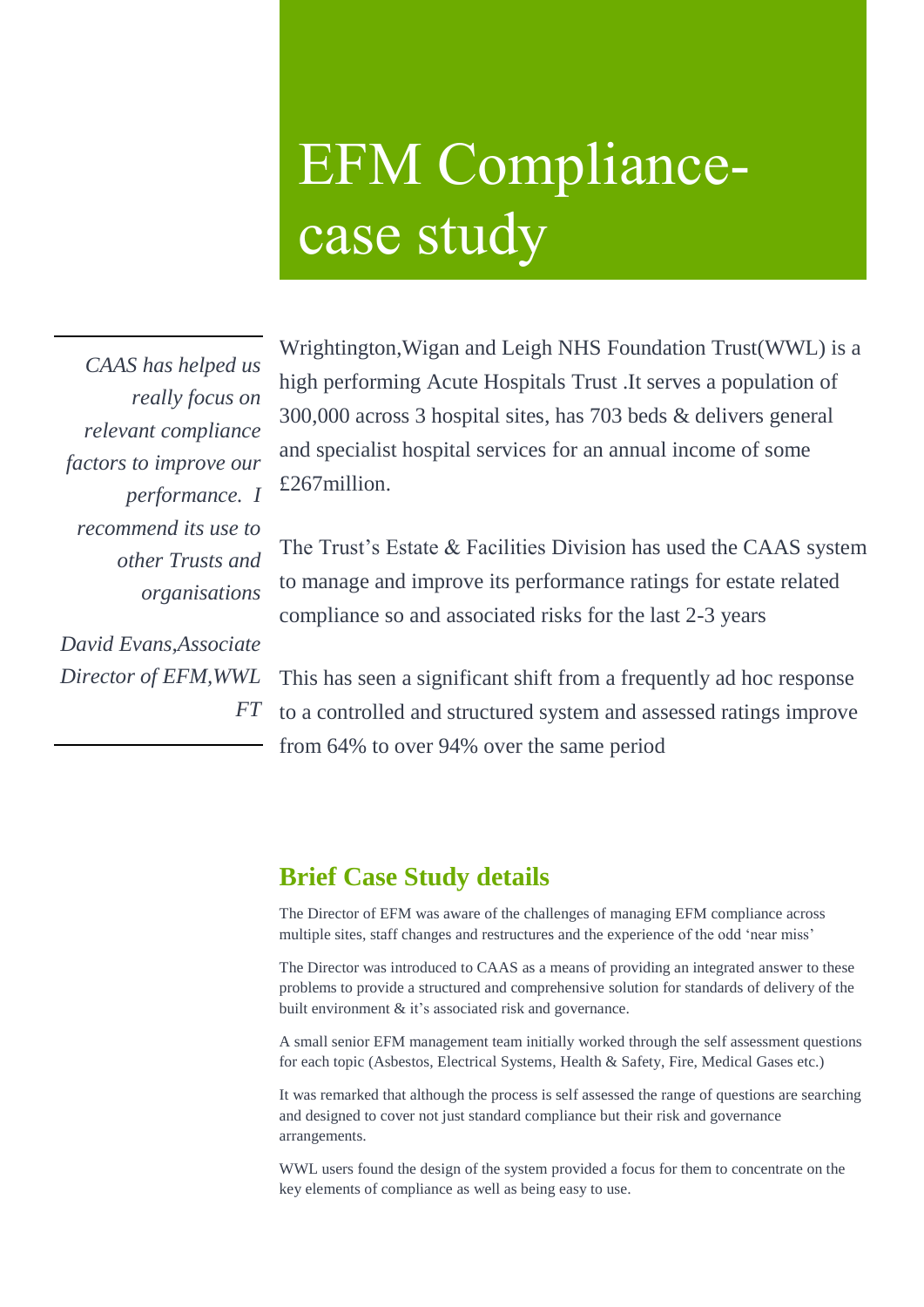Gaps in compliance were identified and a remedial action plan using the systems built in actions function.

An early work through provided an initial rating or baseline which identified strengths and weaknesses.

The results are easily viewed in the systems dashboard which 'RAG' rates each topic and provides an overall assessment .The dashboard has proved to be a highly effective monitoring tool and performance communication aid to Board and other non EFM managers as well as within the Division.

WWL Board receive the dashboard report on a regular 3-6 monthly period.

This enables the Associate Director to demonstrate the Divisions performance on behalf of the Board for compliance against often critical infrastructure standards and the Board to monitor improvements made.



CAAS is evidenced based and users are encouraged to back up their assessment by providing relevant evidence of their compliance.

Evidence can be held within the CAAS system but WWL created their own evidence file

*'Compliance across key areas such as legionella, asbestos, fire, &medical gases, is critical to the continuing safety of our patients and staff. Use of the CAAS system enables our estate team to report our level of compliance on a regular basis which gives me and the Trust Board the assurance that our systems are being managed safely & effectively.'*

*Andrew Foster, CEO,WWL FT*

structure on the Trust's intranet. This is linked to from within CAAS but can also stand alone and therefore be used for other things.The evidence files contain such things as task templates, log sheets, defect logs, actions, policies, committee structures. CAAS provides the focus of what evidence is required and Operational staff now keep these files maintained and updated.

The Divisions Senior Management team maintain CAAS and each topic now has a lead manager. Progress is collectively reviewed and assessments agreed on a monthly basis at the Divisions Quality team .This, in turn, is reviewed by the Trusts Senior Management Quality Group and ultimately the Board.

### **Lessons learnt**

#### **The importance of operational buy-in**

Staff need to be encouraged to see that the use of the system is something to help and protect them, not something to hit them over the head with..